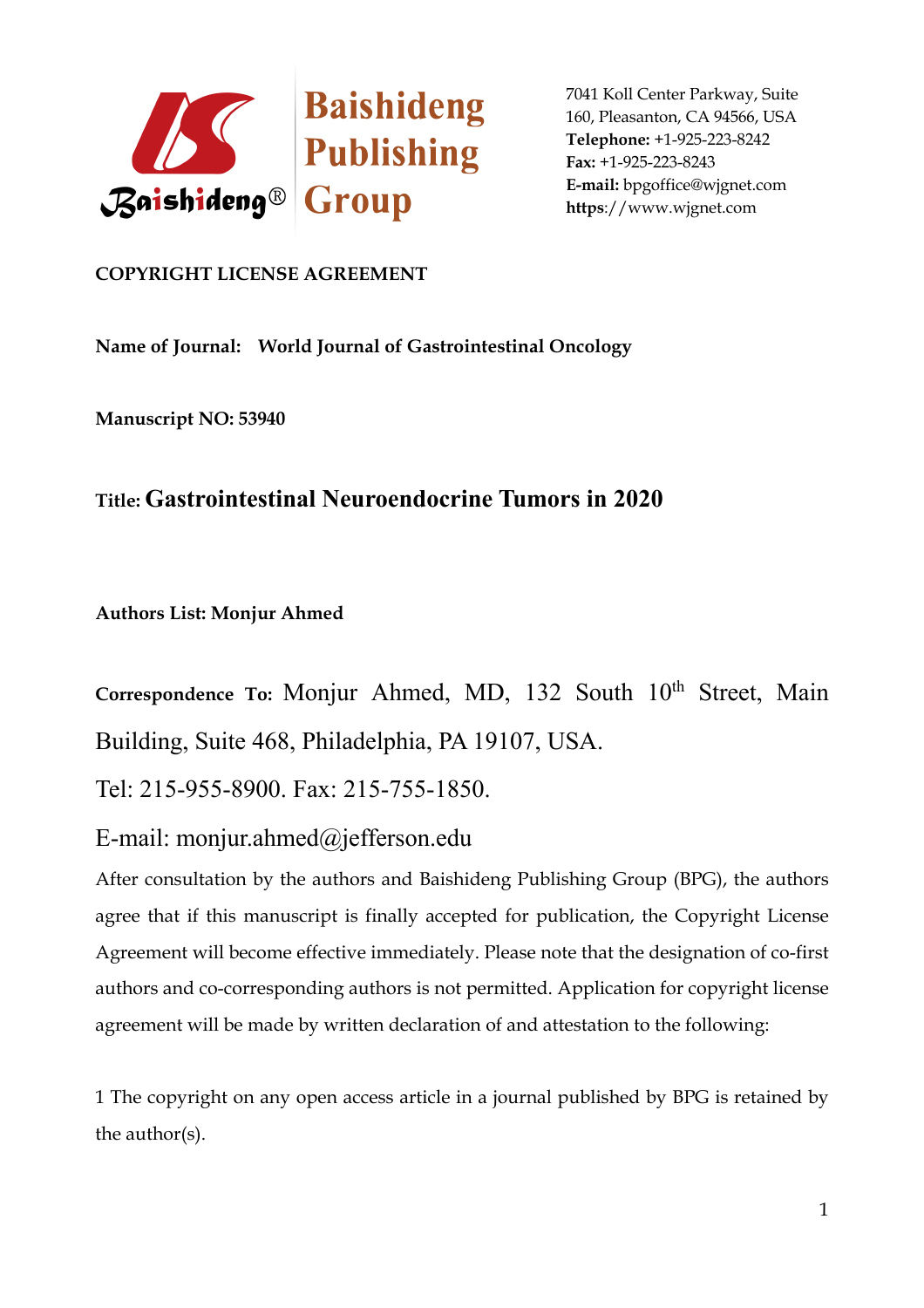

2 Author(s) grant BPG license to publish the article and identify itself as the original publisher.

3 Author(s) grant any third party the right to use the article freely as long as its integrity is maintained and its original authors, citation details and publisher are identified. 4 Author(s) certify that the manuscript is not simultaneously being considered by other journals or is already published elsewhere.

5 Author(s) certify that the manuscript has no redundancy, plagiarism, data fabrication, or falsification.

6 Author(s) certify that there is no conflict of interest related to the manuscript.

7 Author(s) certify that all experiments involving animals and human subjects were designed and performed in compliance with the relevant laws regarding humane care and use of subjects.

8 Author(s) certify that the manuscript's content is original, with all information from other sources appropriately referenced, and that specific permission has been granted in writing by any existing copyright holders prior to publication and is clearly cited and available.

9 Author(s) grant exclusive copyright ownership to BPG for all formats of the manuscript, including print and electronic formats, English and non-English language formats, and subsequent editions such as Erratum, in addition to all rights for (1) granting permission to republish or reprint the materials in whole or in part, with or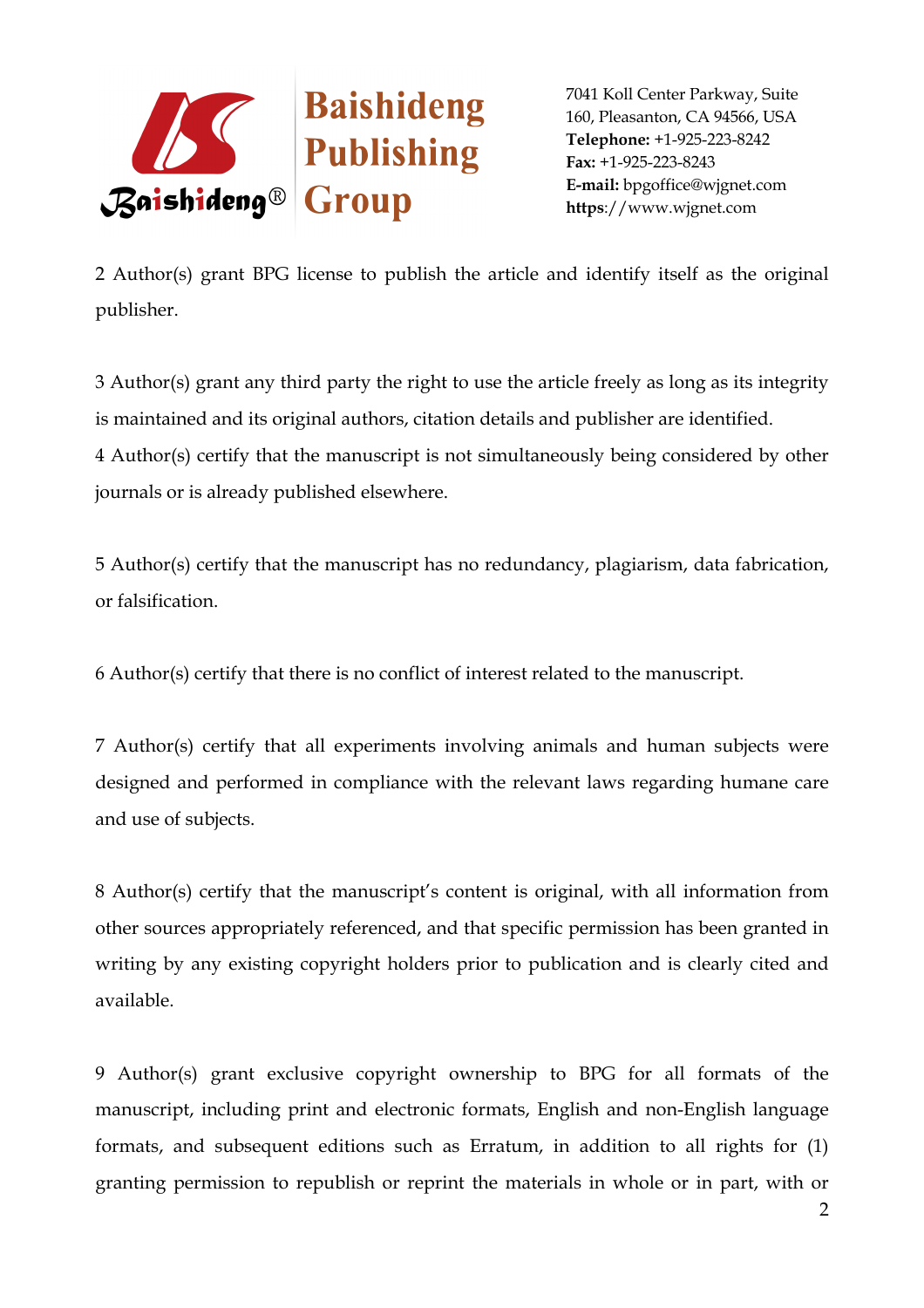

without a fee, (2) printing copies for free distribution or for sale, and (3) republishing the materials in a compendium or in any other format.

10 Author(s) acknowledge that all articles published by BPG are selected by an in-house editor and fully peer-reviewed by external reviewers, in addition to BPG's application of the Creative Commons Attribution Non Commercial (CC BY-NC 4.0) license, which permits others to distribute, remix, adapt, build upon this work non-commercially, and license their derivative works on different terms, provided the original work is properly cited and the use is non-commercial. See: http://creativecommons.org/licenses/by-nc/4.0/

11 Author(s) grant permission to BPG to publish manuscript-related documents (*e.g.* peer review report, answers to reviewers, CrossCheck report, signed copyright license agreement, *etc*.) at the same time that the manuscript is published online.

12 Author(s) certify that the manuscript contains no errors in grammar, syntax, spelling, punctuation, or logic.

13 Author(s) certify that all figures and tables have been correctly placed and clearly identified, and meet the journal's standards of high-resolution quality.

14 Author(s) certify that the references are numbered according to their order of appearance in the main text of the manuscript.

This declaration must be signed by all authors, individually and in his/her own handwriting, following the order of the authors' names appearing on the title page of the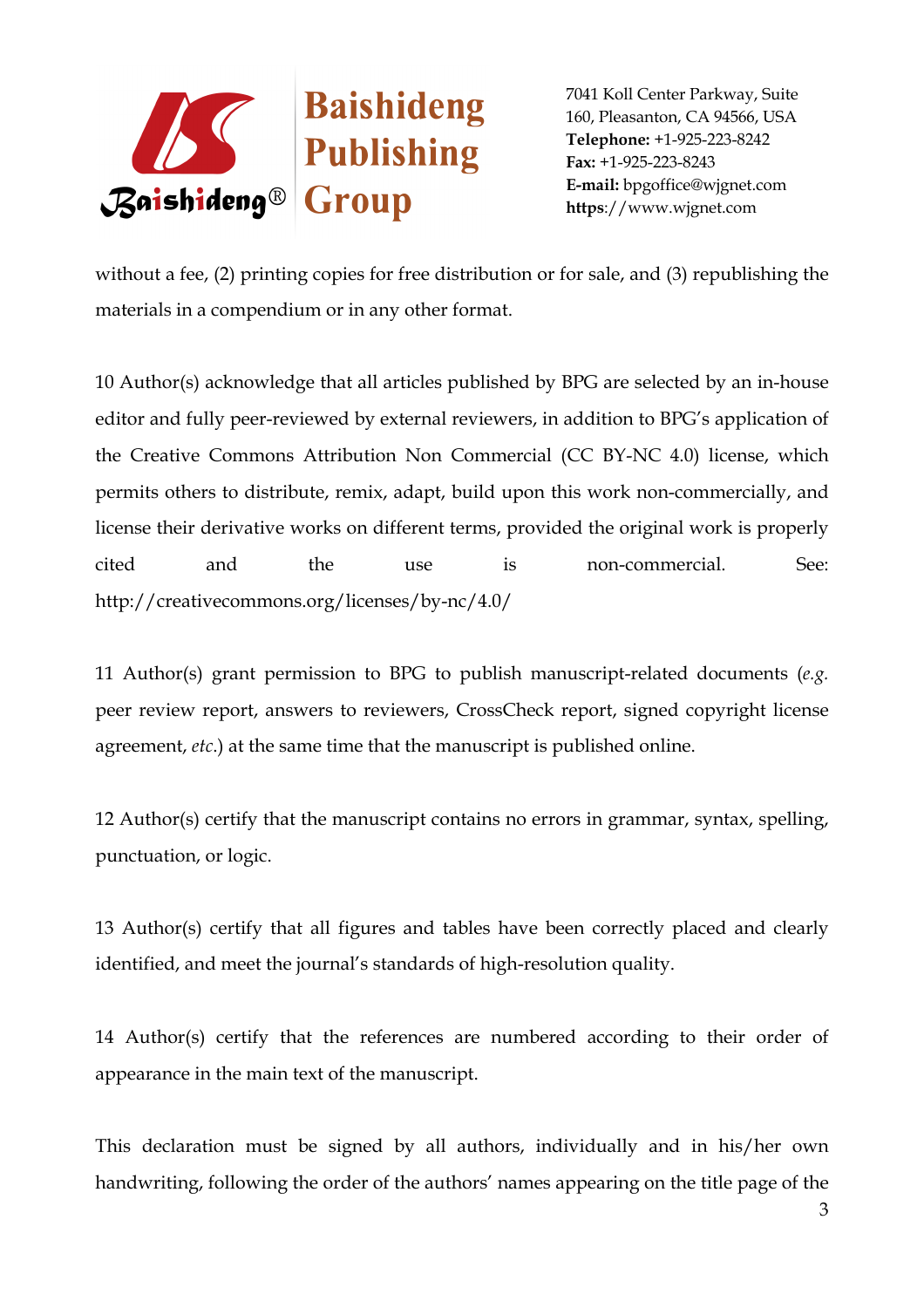

manuscript.

|                                                                                                                | makine |  |  |  |
|----------------------------------------------------------------------------------------------------------------|--------|--|--|--|
| Signature:                                                                                                     |        |  |  |  |
|                                                                                                                |        |  |  |  |
| 2 Printed Name: 10 10 10 10 10 10 10 10 11 12 13 14 15 16 17 18 19 19 10 11 12 12 12 12 12 12 12 13 14 15 16 1 |        |  |  |  |
| Signature: Date: Date:                                                                                         |        |  |  |  |
|                                                                                                                |        |  |  |  |
| Signature: Date: Date:                                                                                         |        |  |  |  |
|                                                                                                                |        |  |  |  |
| Signature: Date: Date:                                                                                         |        |  |  |  |
|                                                                                                                |        |  |  |  |
| Signature: Date: Date:                                                                                         |        |  |  |  |
|                                                                                                                |        |  |  |  |
| Signature: Date: Date:                                                                                         |        |  |  |  |
|                                                                                                                |        |  |  |  |
| Signature: Date: Date:                                                                                         |        |  |  |  |